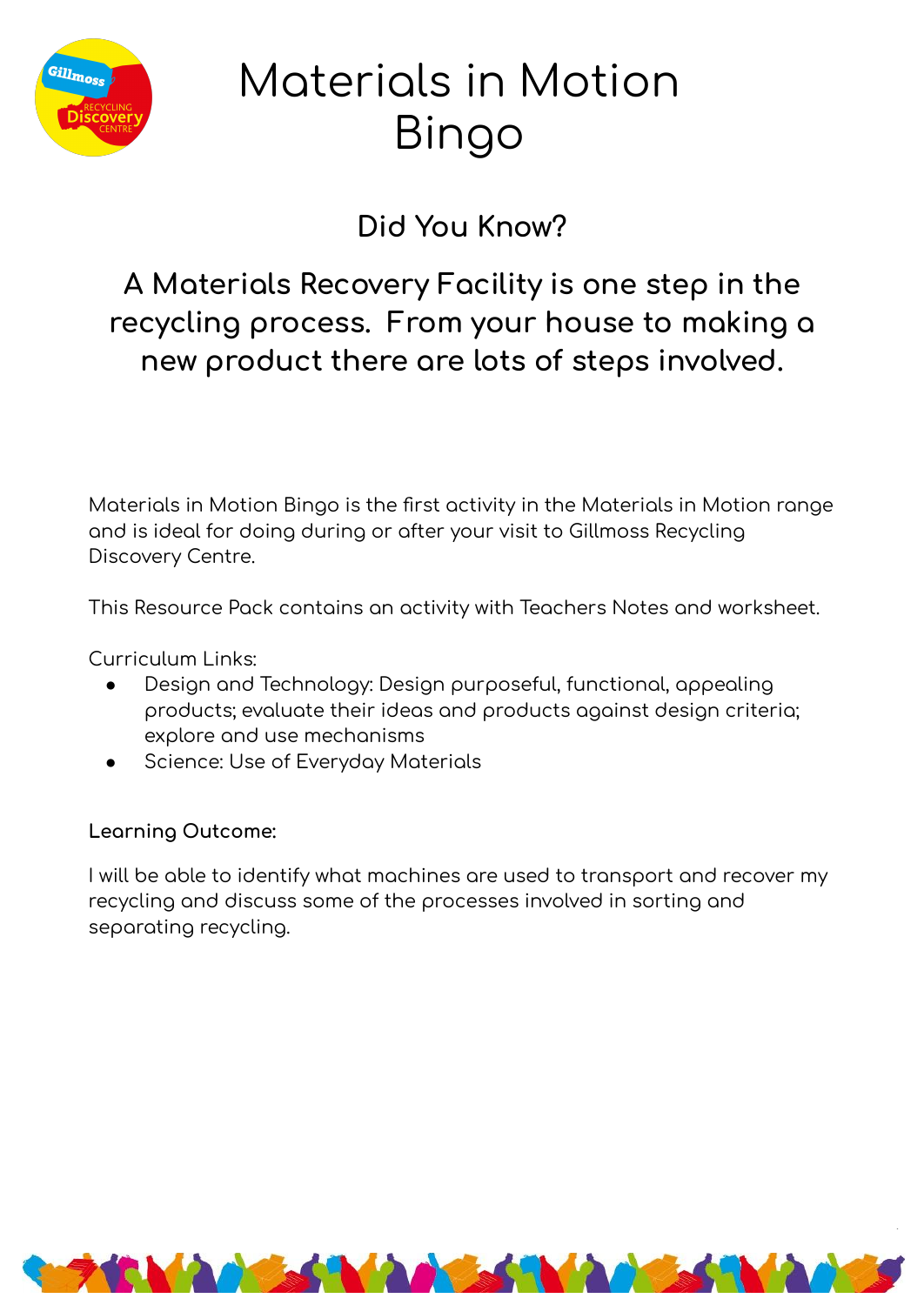

## Materials in Motion Bingo -Teacher's Notes

Pupils will play a game that helps them reflect on the broad variety of ways waste and recycling is moved and sorted; and gets them excited about vehicles and machines!

### **How to play**

- Give a Materials in Motion bingo sheet to each pupil.
- Ask them to fill the grid with pictures of different machines or vehicles that move waste and recycling; or with the names of the machines or vehicles. Each machine or vehicle must be different from the others on the grid, so encourage pupils to think creatively.
- Demonstrate how to play bingo, ticking off the machines or vehicles as you spot them; shouting "line" when you have ticked off three in a row (or diagonally); and shouting "house" when the card is full. The aim is to tick off lines and/or get a full house as fast as possible.
- The points scoring system on the card is optional. If you are using it, explain the points system and demonstrate how to record and add up scores on the card.
- Pupils can play Materials in Motion bingo when observing the Materials Recovery Facility process at the Recycling Discovery Centre or back in the classroom after their visit.

### Options for your visit to the Recycling Discovery Centre (Please inform the **Education Officer that you would like to do this activity on your visit so that it will be incorporated).**

Before visiting Gillmoss Recycling Discovery Centre, discuss what a Materials Recovery Facility is, and what pupils can expect to see. Show the class images of vehicles and machines that they might see from the Gillmoss website : [link here.](https://docs.google.com/presentation/d/1-4MlgXodstT2UftslelVBON8u4sTVeU_o3SFmie7Gvc/edit#slide=id.g77acb3d0dc_0_40)

- Ask pupils to fill their bingo card with the vehicles and machines they think they will see on their visit. Take the bingo cards to the discovery centre, and play bingo as you explore. Or
- Ask them to fill in their bingo cards during their visit. On returning to the classroom, ask pupils to pair up and compare their bingo cards, ticking off any matches. Or
- Ask them to fill in their bingo cards during their visit with four sights, three sounds and two smells. Or
- Print the bingo card at A3 size, and ask pupils to write three questions about vehicles or machines that they hope to answer during their visit; using the remaining blank squares to draw or write observations that answer those questions during their visit.

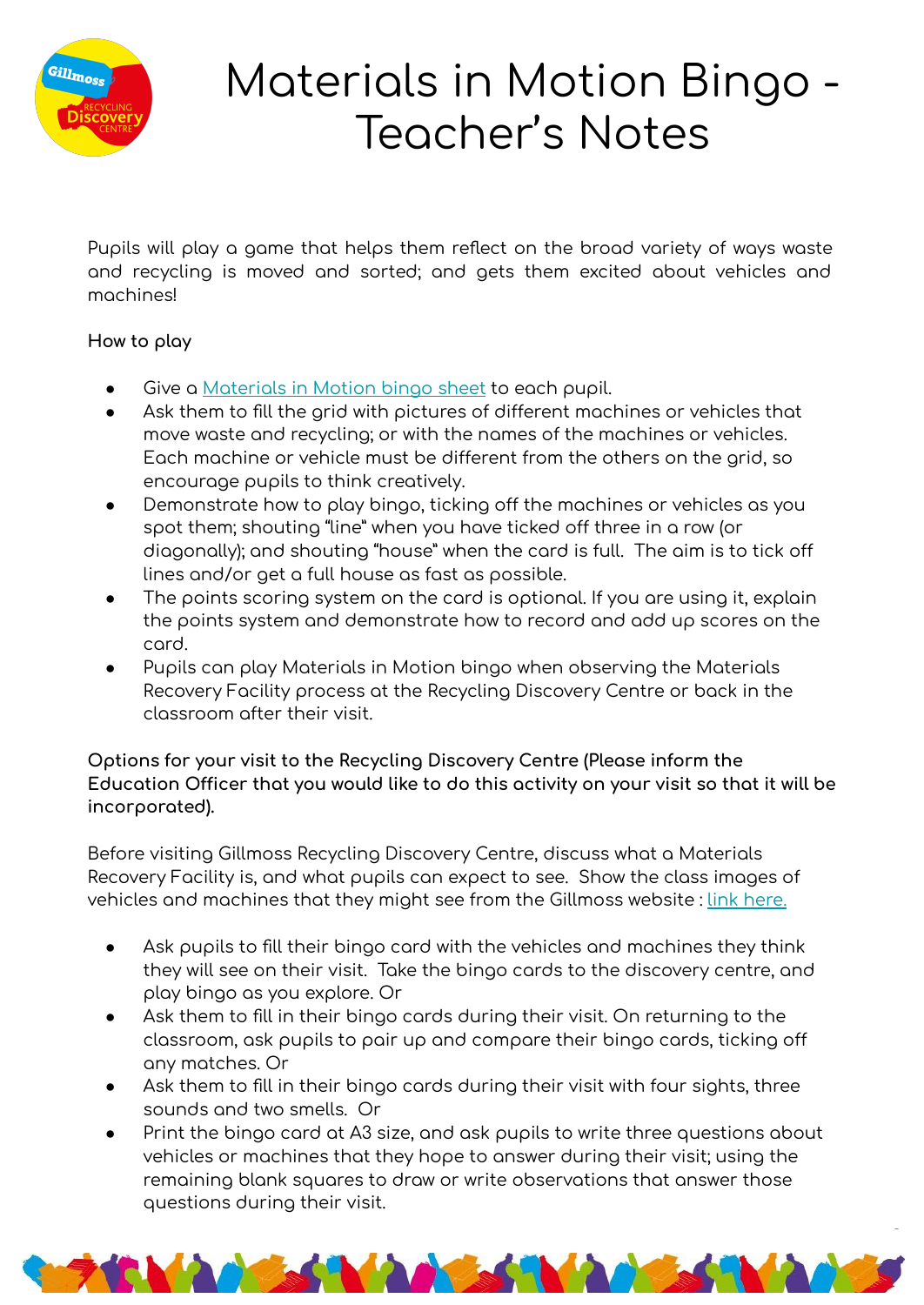

#### Options for playing in the classroom after their visit.

- 1. When they are drawing on their bingo cards, ask the children to think about their visit to the MRF and the vehicles and machines they saw. When the cards are complete, play bingo while watching Gillmoss MRF's video https://youtu.be/FqoAxWAo1qc
- 2. When they are drawing on their bingo cards, ask the children to think about how the waste and recycling was moved and sorted. When the cards are complete, invite a visitor into the classroom who came on the trip to the Recycling Discovery Centre. Ask the visitor to describe the journey of waste as they remember it, while the class ticks off the vehicles or machines the visitor mentions on their bingo cards.
- 3. Print images of the vehicles or machines from the [Materials in Motion Picture](https://docs.google.com/presentation/d/1-4MlgXodstT2UftslelVBON8u4sTVeU_o3SFmie7Gvc/edit#slide=id.g77acb3d0dc_0_94) [Cards resource](https://docs.google.com/presentation/d/1-4MlgXodstT2UftslelVBON8u4sTVeU_o3SFmie7Gvc/edit#slide=id.g77acb3d0dc_0_94) for pupils to use as inspiration for their drawings.
- 4. Play bingo by making a pile of the printed images and holding up images selected at random.

After your visit, pupils can use their observations to identify how machines help us to recycle and to come up with suggestions for improvements for the process if new materials are to be collected for recycling. For example if plastic pots are to be allowed in the bin for recycling.